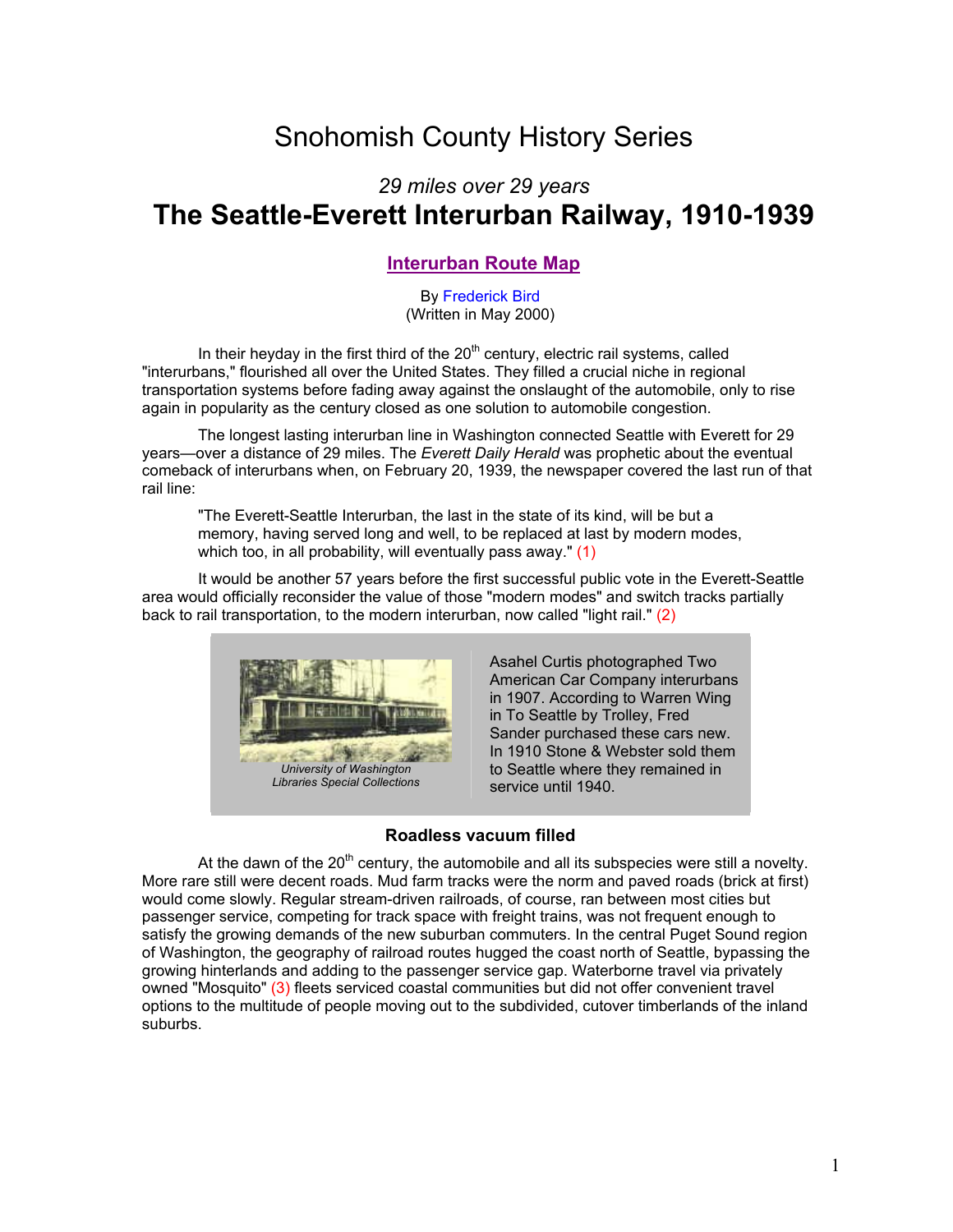

**EVERETT Termina**l: The dispatcher's cupola is still attached to the original Everett interurban terminal -- the cupola is the blue bay-window-like structure in the middle of the second floor. Today, the building. located at the northwest corner of Pacific and Colby Avenues, houses medical offices. The third floor was added in later years.

 Interurbans were created to meet this need. These self-propelled railcars were larger and more powerful versions of the electric street railways or streetcars, already hard at work in Seattle. Strong but economical motors powered by electricity from overhead lines allowed the interurbans to climb steep hills and reach speeds of 70 miles an hour on flats. The larger cars sat 40 passengers comfortably. A 1988 article in *The Herald* of Everett said, "The cars were ornate and luxurious with inlaid mahogany interiors, leaded windows with colored glass, black leather seats and brass fixtures." (4) At their height of popularity in Washington, interurbans provided service around Spokane, Walla Walla and Yakima, between Mt. Vernon and Bellingham, between Tacoma and Seattle, between Everett and Snohomish, and, of course, between Everett and Seattle.



In Snohomish County the old interurban route is owned by Snohomish County Public Utility District No. 1, which runs power lines along the right-of-way.

In the 1990s, Snohomish County and the cities of Everett, Mountlake Terrace and Lynnwood built about a 13-mile pedestrian and bicycle trail, called the **Interurban Trai**l. It starts at its north end (pictured here) just west of the Everett Mall at the south end of West Mall Dr., and runs south to about 226th St. SW in Mountlake **Terrace** 

#### **Entrepreneurship**

 Fred Sander was a turn-of-the-century Seattle entrepreneur who made his mark in local trolleys and trains. Credited with building the Yesler Way cable car line in 1888, and also the Grant Street Electric Railway from Seattle to Georgetown (just north of the current Boeing Field [King County Airport]), he also constructed the first six miles of the interurban line from Seattle to Tacoma. By 1900 he was looking north for opportunity in the undeveloped territory between Seattle (pop. 80,000 in 1900) and Everett (pop. 7,800). (5) He founded the Everett and Interurban Railway Company, later reorganized as the Seattle-Everett Interurban Railway Company—the addition of the "Seattle" moniker helped to attract investment. (6)

Starting in Ballard, Sander's new rail line reached six miles north to Bitter Lake (now 130<sup>th</sup>) Street) in King County by 1906. A year later he extended the line Hall's Lake in Snohomish County (212<sup>th</sup> Street). In Ballard, the line ran up 15<sup>th</sup> Avenue to 85<sup>th</sup> Street and east from there to a point just beyond Greenwood Avenue, where it turned north on a private right-of-way. (7) Both passenger and freight traffic contributed to the line's initial success. Most freight was hauled in the dead of night to avoid interfering with passenger car schedules.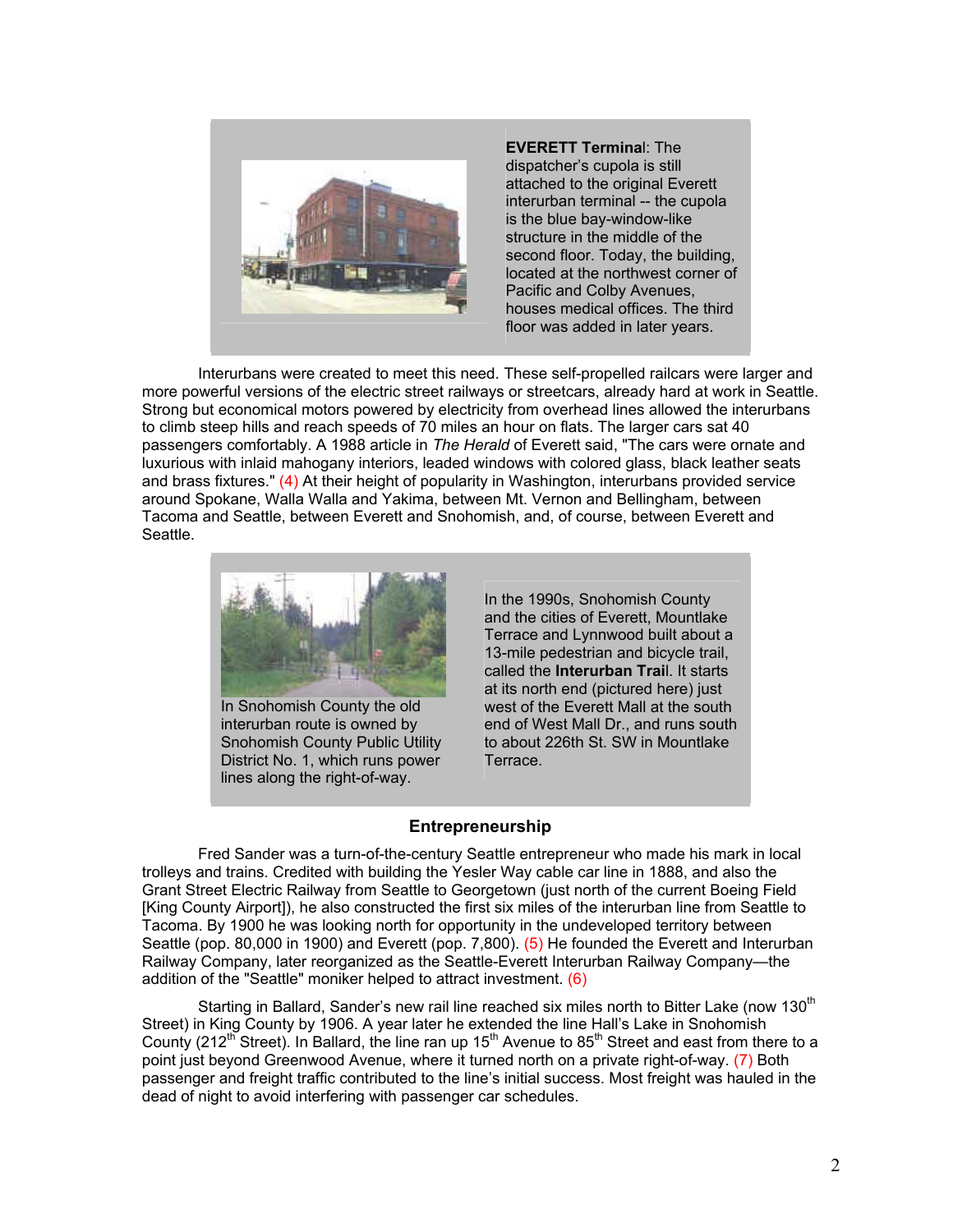#### **Consolidation**

 Just as Sander was getting the business rolling, a powerful new player, the Boston-based firm of Stone & Webster, entered the scene. Stone & Webster was a consultant-management company that specialized in the systematic acquisition of both electrical utility companies and electric streetcar and interurban lines throughout the United States. In the Seattle area during the last decade of the 19<sup>th</sup> century, it bought out and consolidated most of the streetcar business and all of the local power companies into an enterprise called Puget Sound International Railway & Power Company. Except for populist bumps on the road when Seattle took back the power business to form Seattle City Light in 1902 (8) and bought out the city trolley system in 1917, Stone & Webster dominated the regional transportation and power business for the next half century. (9) It would eventually change its name to Puget Power and Light, and in a merger with Washington Energy in 1997, rename itself Puget Sound Energy. (10)



**Ronald Place**, just east of Aurora Ave. at N. 176th St., offers one of the last views of the original Pacific Highway (Aurora Ave.), first paved with bricks. The Ronald interurban station was to the left, just beyond the bank drive-in building.

 In 1908 Stone & Webster bought Sander's company, renamed it the Seattle-Everett Traction Company, and quickly set about extending the line north almost 14 miles to Everett through territory much of which was still covered with old growth timber. (11) At the same time they changed the south end of the line. Sander's original route through Ballard was too long for efficient service into downtown Seattle. A new route was laid out south down Greenwood Avenue, continuing on Phinney Avenue to  $47<sup>th</sup>$  Street where it jogged over to Fremont Avenue and down the hill and eventually across the Fremont Bridge. (12)

Crossing the ship canal, the route continued south along Westlake Avenue to  $5<sup>th</sup>$  Avenue and the lobby of the Shirley Hotel, between Pike and Pine, which served as the first depot. The depot moved in 1919 to a converted trolley barn at 6<sup>th</sup> Avenue and Olive. In 1927, the owners relocated the depot one last time to a new building at  $8<sup>th</sup>$  Avenue and Stewart—the site of the current Seattle Greyhound Bus Terminal. (13)



 The original Everett depot was a small building at the corner of Colby Avenue and Wall Street. In 1910, Stone & Webster moved the depot one block south to a new two-story brick building at the northwest corner of Colby and Pacific Avenues. (14) This structure still stands, though it has been modified by the subsequent addition of a third floor. A notable feature of the original depot, a dispatcher's cupola, is still in place on the north side of the building. The cupola is a triangular-shaped bay window that allowed the dispatcher to see out into the train yard. (15)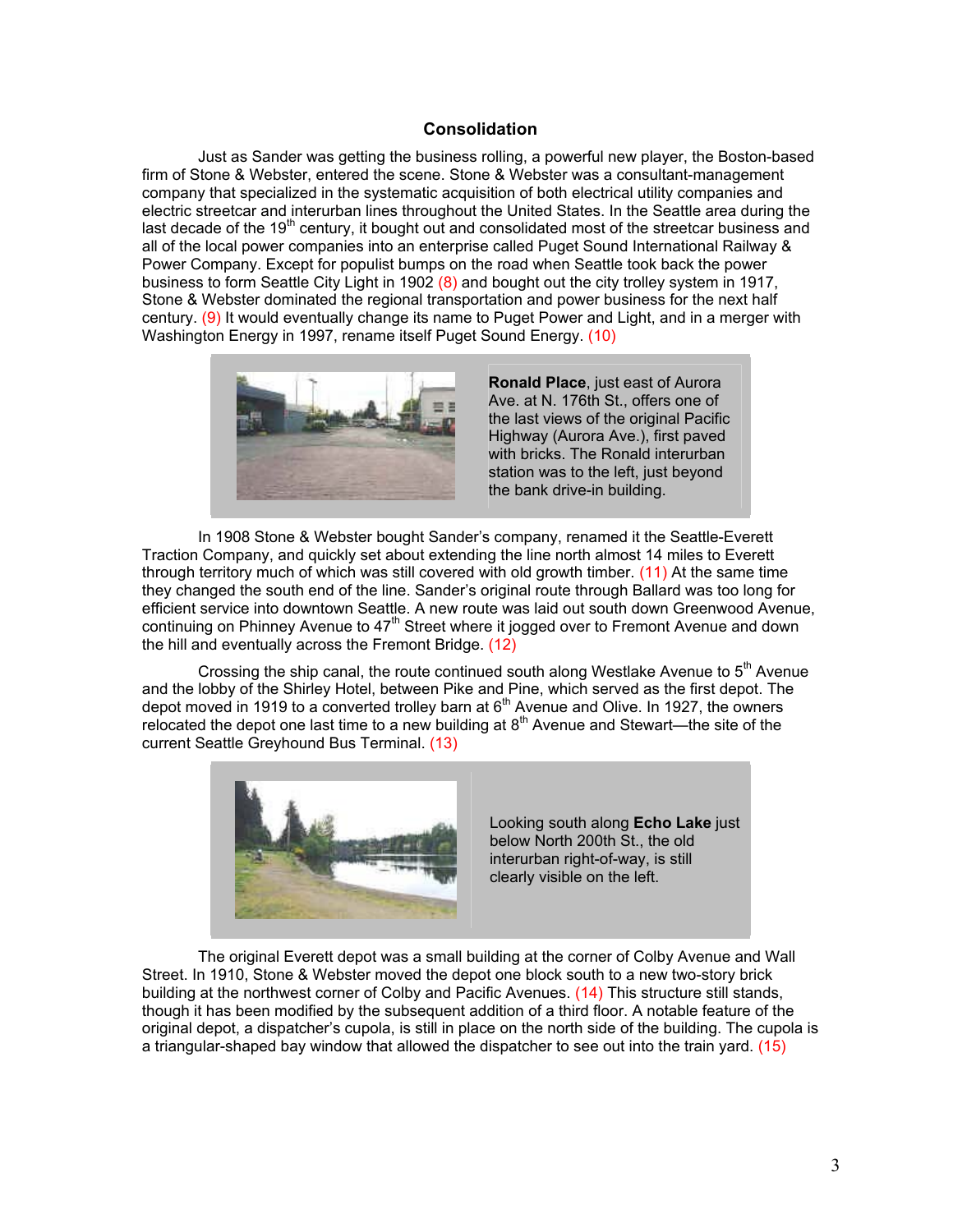#### **Off to a good start, then…**

 Stone & Webster completed the line to Everett in 1910 and launched the inaugural run south on April 30<sup>th</sup> with a carload of company officials and Everett civic leaders. (16) There were 30 stations along the 29-mile route. Trains left both depots every half-hour from 5 a.m. until 7 p.m., and hourly after that, until almost midnight. Except for the depots at either end, all the stations were "flag stops" where passengers waved down the passing interurban. At night, customers turned on a light to signal the train to stop. (17) Most stations had little traffic, which was just as well since there was a tight schedule to keep—one hour and 10 minutes each way. Between Silver Lake (112<sup>th</sup> Street) and Alderwood (196<sup>th</sup> Street) in Snohomish County the interurbans often attained speeds of 55-60 miles per hour, but when they reached the Seattle city limits at  $85<sup>th</sup>$  Street, their speed plummeted because city automobile and trolley traffic invariably got in the way. South of 85<sup>th</sup> Street, the interurban used city trolley tracks and was contractually forbidden from picking up local (intracity) passengers. (18)

 Ridership had its ups and downs from the beginning. The line was popular at first, but in 1915 passengers switched to rural buses because of the more flexible routes. America's entry into World War II perked up the interurban economy as soldiers were hauled back and forth. (19) Business was also helped by the transportation of paving bricks for the construction of the nearby Bothell-Everett Highway (State Route 527). (20) The Playland amusement park at Bitter Lake and the Snohomish County fairgrounds near Silver Lake additionally increased ridership, although this demand was seasonal.



One of the very few archaeological remnants of the Everett-Seattle interurban still visible, other than the right-of-way itself, is this bridge abutment which dominates the southwest corner of Aurora Ave. and North 155th St.

 Interurbans, however, remained a marginal business because of ever-increasing competition from cars, trucks and buses, and the construction of roads to serve them. Even Stone & Webster saw the light of convenient and flexible bus service and starting their own bus line in 1915. In one case, however, buses actually increased interurban ridership. Stone & Webster also owned an interurban line that ran from Mt. Vernon north to Bellingham, and when they offered connecting bus service between Everett to Mt. Vernon, linking the interurbans, traffic on both lines increased. (21) Still, the handwriting was on the proverbial wall. Plagued by maintenance challenges and declining ridership, Stone & Webster closed the Mt. Vernon-Bellingham interurban in 1930. Termination of interurban service south from Seattle to Tacoma followed closely.



Leaving Seattle the interurban ran north on city trolley tracks as far as N. 85th St. where it turned on to a private right-of-way, pictured here at its southernmost visible site, on N. 86th St., between Evanston and Fremont. Seattle City Light maintains the right-of-way in King County.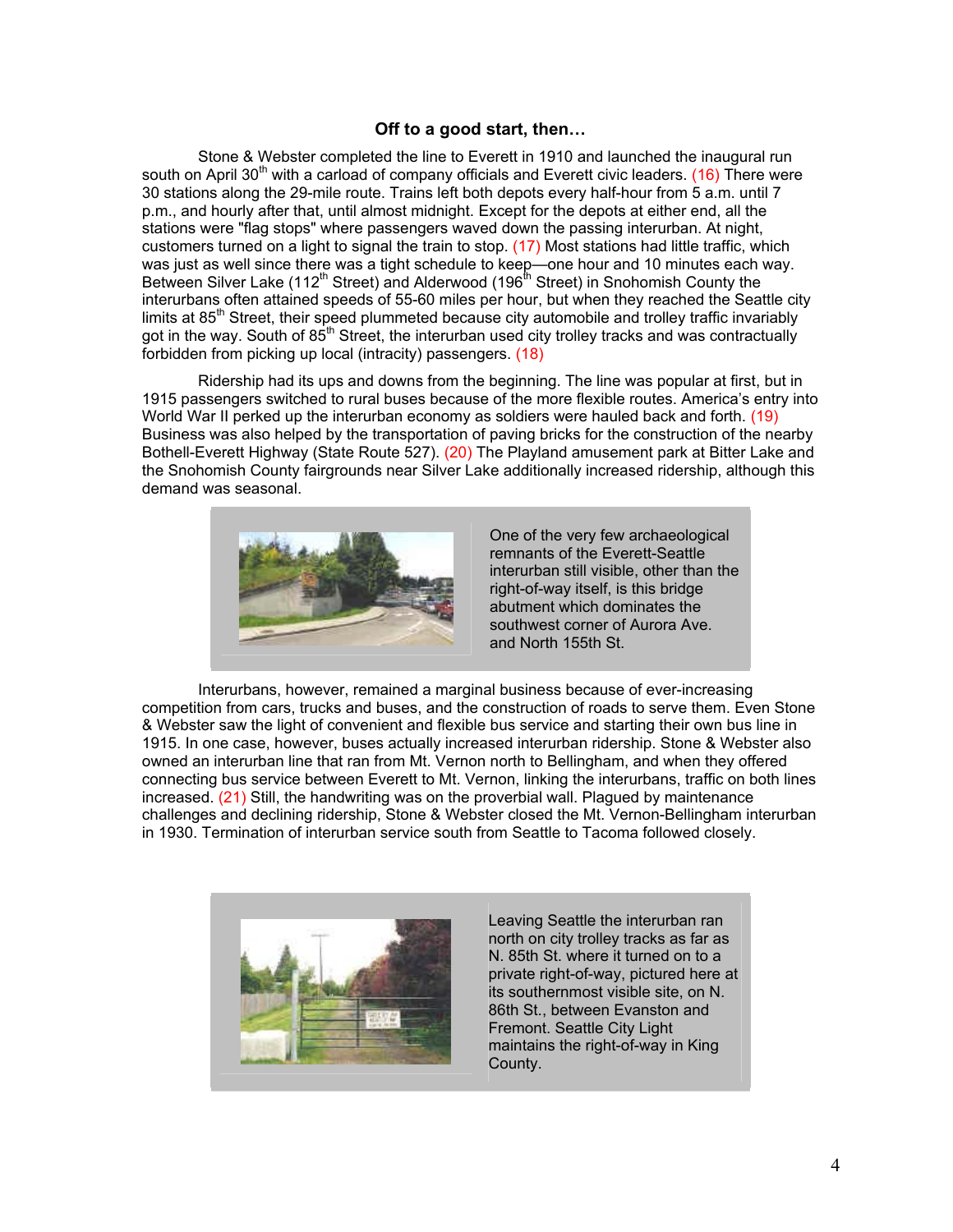#### **End of the road**

 In 1932, the George Washington Memorial Bridge (Aurora Bridge) opened. Buses had speedy, direct routes into downtown Seattle that the interurban could not match. Then in 1936, the Seattle Municipal Railway started to convert from streetcars to electric buses. Without Seattle to help defray city track maintenance costs, expenses for the interurban system, now called the North Coast Lines, increased. The Depression was the last straw.

 The company's decision to abandon the service, announced on January 20, 1939, had been expected. The headline in the *Everett Daily Herald* said simply, "Once Busy Interurban Line to Discontinue Service." The article went on to say, "The Everett-Seattle Interurban, once part of an ambitious dream of railroad builders to girdle the state with electric railways, has succumbed to changed transportation methods." The caption to an accompanying photograph of an interurban car said it more gracefully: "The line, which once traversed beautiful stands of virgin timber and skirted limpid lakes, will be abandoned and the customers along the right of way will be served by sleek gasoline-burning buses, whose coming years ago foretold the doom of the Interurban cars." (22)

 On Feb. 20, 1939, the line's last day, the *Herald* grew even more poetic: "Tuesday morning the sun will beat down on two parallel steel rails winding south from Everett, shiny and still. Another monument to man's winning of the West will be hushed, the last remnants to be slowly dulled by rust and buried from sight by the encroachment of nature." (23)



"**Waiting for the Interurban**" in Fremont is one of Seattle's favorite examples of civic art, but the wait could be a long one since the interurban didn't run on N. 34th St., but continued south across the Fremont Bridge.

#### **Back to the future…**

 Three decades later, in 1968, Seattle-area voters considered the first of several opportunities, then entitled "Forward Thrust," to solve the problems of ever-increasing automobile pollution and congested highways by reinvesting in more modern interurbans—called "light rail" to distinguish then from the regular "heavy" railroads. Voters turned the measure down then, and again two years later. Twenty-five years passed before the Regional Transit Authority once more placed a transportation program on the ballot. Voters again declined. In 1996 voters finally approved a pared-down new transit program for the region, called [Sound Transit, t](http://www.soundtransit.org/)hat included a light rail system from the SeaTac Airport through downtown Seattle and north only to the Northgate area. (24)

#### **[The Interurban Trail](http://www1.co.snohomish.wa.us/Departments/Parks/Information/Park_Directory/Regional_Parks/Interurban_Trail.htm)**

 After abandoning the North Coast Lines interurbans in 1939, Puget Power kept the rightof-way and converted it to a power line corridor. Title to segments of the corridor was passed to Seattle City Light and Snohomish County Public Utility District No. 1.